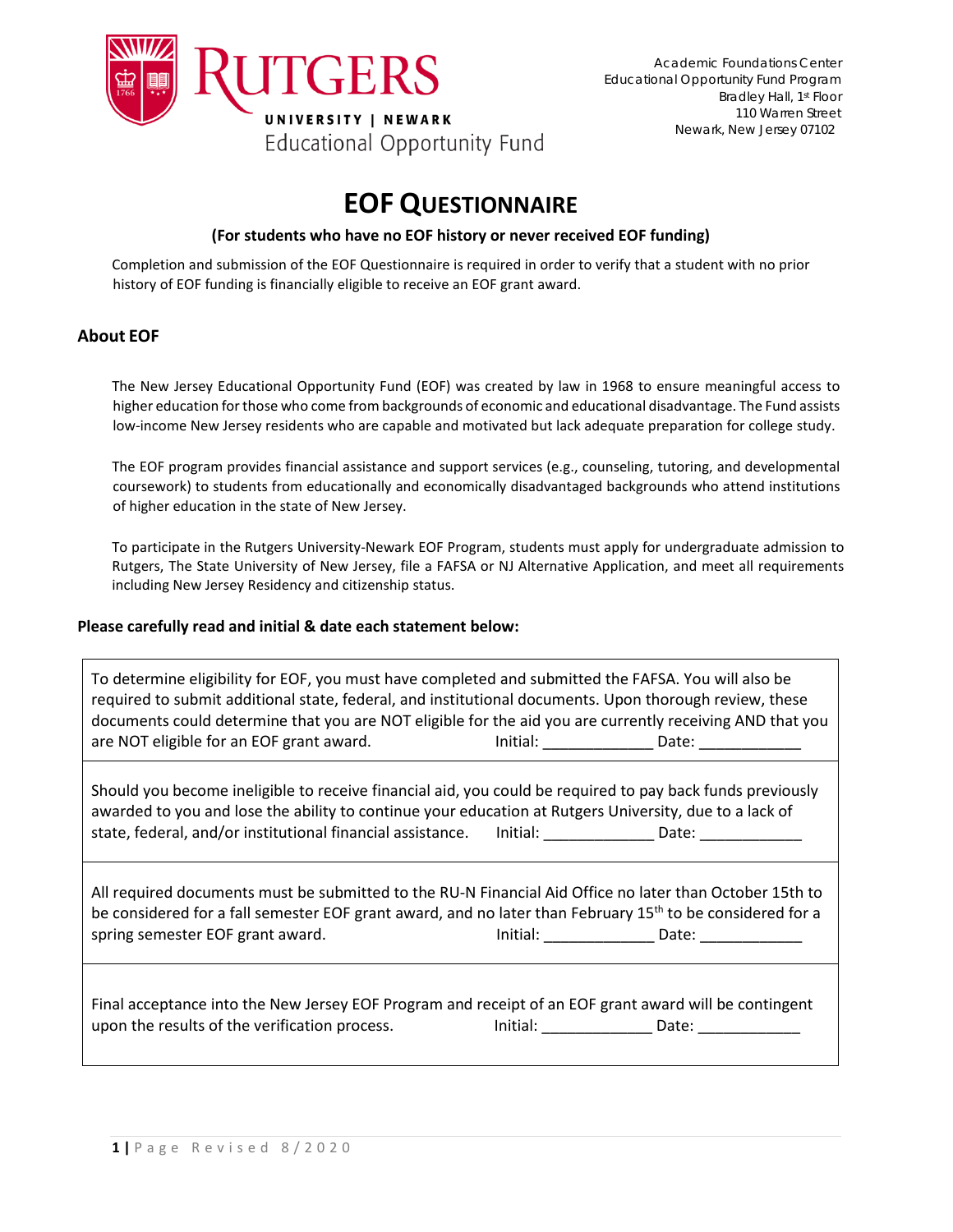## **Undergraduate Eligibility:**

- 1. Must demonstrate an educationally and economically disadvantaged background
- 2. Must be a New Jersey resident 12 consecutive months prior to receiving the award
- 3. Must apply and be accepted to a participating New Jersey college or university
- 4. Must meet the academic criteria as set by the institution of choice
- 5. Must file a Free Application for Federal Student Aid (FAFSA) or the New Jersey Alternative Financial Aid Application.
- 6. Gross income and assets must fall within the criteria shown:

| 2019-2020 EOF Income Eligibility Scale with Asset Cap Calculation |                                                  |                                                                                                        |  |  |  |
|-------------------------------------------------------------------|--------------------------------------------------|--------------------------------------------------------------------------------------------------------|--|--|--|
| <b>Applicants with a</b><br><b>Household Size of</b>              | <b>Gross Income Not to Exceed</b>                | <b>Asset Cap Calculation (Not to exceed*)</b><br>* = Based on Household Size of All<br><b>Students</b> |  |  |  |
|                                                                   | \$24,280                                         | \$4,856                                                                                                |  |  |  |
|                                                                   | \$32,920                                         | \$6,584                                                                                                |  |  |  |
| 3                                                                 | \$41,560                                         | \$8,312                                                                                                |  |  |  |
| 4                                                                 | \$50,200                                         | \$10,040                                                                                               |  |  |  |
| 5                                                                 | \$58,840                                         | \$11,768                                                                                               |  |  |  |
| 6                                                                 | \$67,480                                         | \$13,496                                                                                               |  |  |  |
|                                                                   | \$76,120                                         | \$15,224                                                                                               |  |  |  |
| 8                                                                 | \$84760                                          | \$16,952                                                                                               |  |  |  |
| ***                                                               | Add \$8,640 for each additional family<br>member | Add \$1,728 for each additional family<br>member                                                       |  |  |  |

| 2020-2021 EOF Income Eligibility Scale with Asset Cap Calculation |                                                  |                                                                                                        |  |  |
|-------------------------------------------------------------------|--------------------------------------------------|--------------------------------------------------------------------------------------------------------|--|--|
| Applicants with a<br><b>Household Size of</b>                     | <b>Gross Income Not to Exceed</b>                | <b>Asset Cap Calculation (Not to exceed*)</b><br>* = Based on Household Size of All<br><b>Students</b> |  |  |
|                                                                   | \$24,980                                         | \$4,996                                                                                                |  |  |
| 2                                                                 | \$33,820                                         | \$6,764                                                                                                |  |  |
| 3                                                                 | \$42,660                                         | \$8,532                                                                                                |  |  |
| 4                                                                 | \$51,500                                         | \$10,300                                                                                               |  |  |
| 5                                                                 | \$60,340                                         | \$12,068                                                                                               |  |  |
| 6                                                                 | \$69,180                                         | \$13,836                                                                                               |  |  |
| 7                                                                 | \$78,020                                         | \$15,604                                                                                               |  |  |
| 8                                                                 | \$86,860                                         | \$17,372                                                                                               |  |  |
| ***                                                               | Add \$8,840 for each additional family<br>member | Add \$1,768 for each additional family<br>member                                                       |  |  |

## **EOF Contact Information**

| Website:   | https://myrun.newark.rutgers.edu/afc/eof |
|------------|------------------------------------------|
| Email:     | eof newark@afc.rutgers.edu               |
| Telephone: | 973-353-3574                             |
| Fax:       | 973-353-5700                             |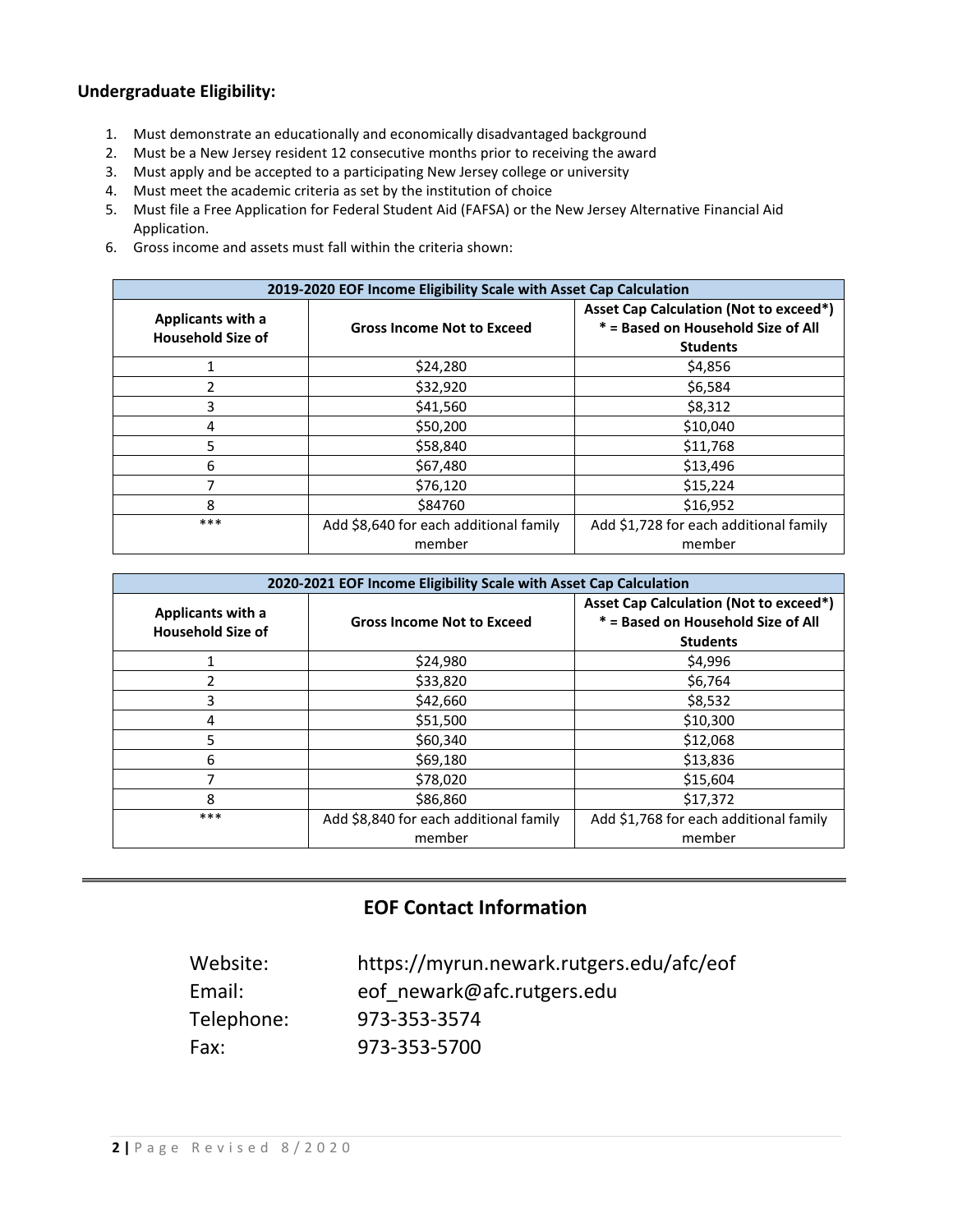

# **EOF QUESTIONNAIRE**

**(For students who have no EOF history or never received EOF funding)** 

| $\mbox{Address}\underline{\qquad \qquad }$                                                                              |                                                                                                           |                                                  | City |                                        |                                     |  |  |
|-------------------------------------------------------------------------------------------------------------------------|-----------------------------------------------------------------------------------------------------------|--------------------------------------------------|------|----------------------------------------|-------------------------------------|--|--|
|                                                                                                                         |                                                                                                           |                                                  |      | State                                  | Zip                                 |  |  |
| Ethnicity ___________________________________Gender ______________Date of Birth ____________________                    |                                                                                                           |                                                  |      |                                        |                                     |  |  |
| College Enrolled in at Rutgers-Newark (CHOOSE ONE):<br>$\square$ 21 SASN (NCAS)                                         |                                                                                                           | $\Box$ 62 SASN (UC) $\Box$ 40 SPAA $\Box$ 29 RBS |      |                                        | $\Box$ 47 SCJ                       |  |  |
| Semester & Year of Entry into Rutgers-Newark: □ Fall_____ □ Spring _____ □ Summer ____                                  |                                                                                                           |                                                  |      |                                        |                                     |  |  |
| Cumulative Credits _______________                                                                                      |                                                                                                           | Cumulative GPA ______________                    |      |                                        |                                     |  |  |
| <b>FINANCIAL AID INFORMATION</b><br>Did you file a Free Application for Federal Student Aid?<br>$\Box$ Yes<br>$\Box$ No |                                                                                                           |                                                  |      |                                        |                                     |  |  |
| Will you be:                                                                                                            | Commuting from your parents' home?<br>Living off-campus (not with parents)?<br>Residing in the dormitory? |                                                  |      | $\Box$ Yes<br>$\Box$ Yes<br>$\Box$ Yes | $\Box$ No<br>$\Box$ No<br>$\Box$ No |  |  |
| Do you have a sibling that is currently receiving EOF at Rutgers or any other college?<br>$\Box$ No<br>$\Box$ Yes       |                                                                                                           |                                                  |      |                                        |                                     |  |  |
| <b>DEPENDENCY QUESTIONS:</b> Answer Yes (Y) or No (N) to the following questions.                                       |                                                                                                           |                                                  |      |                                        |                                     |  |  |
| Will you be 24 or older by Dec. 31 of the school year for which you are applying for financial aid?                     |                                                                                                           |                                                  |      |                                        |                                     |  |  |
| _____Will you be working toward a master's or doctorate degree?                                                         |                                                                                                           |                                                  |      |                                        |                                     |  |  |
|                                                                                                                         |                                                                                                           |                                                  |      |                                        |                                     |  |  |
|                                                                                                                         | Do you have children who receive more than half of their support from you?                                |                                                  |      |                                        |                                     |  |  |
| than half of their support from you?                                                                                    | Do you have dependents (other than children or a spouse) who live with you and receive more               |                                                  |      |                                        |                                     |  |  |
| or were you a ward or dependent of the court?                                                                           | At any time since you turned age 13, were both of your parents deceased, were you in foster care,         |                                                  |      |                                        |                                     |  |  |